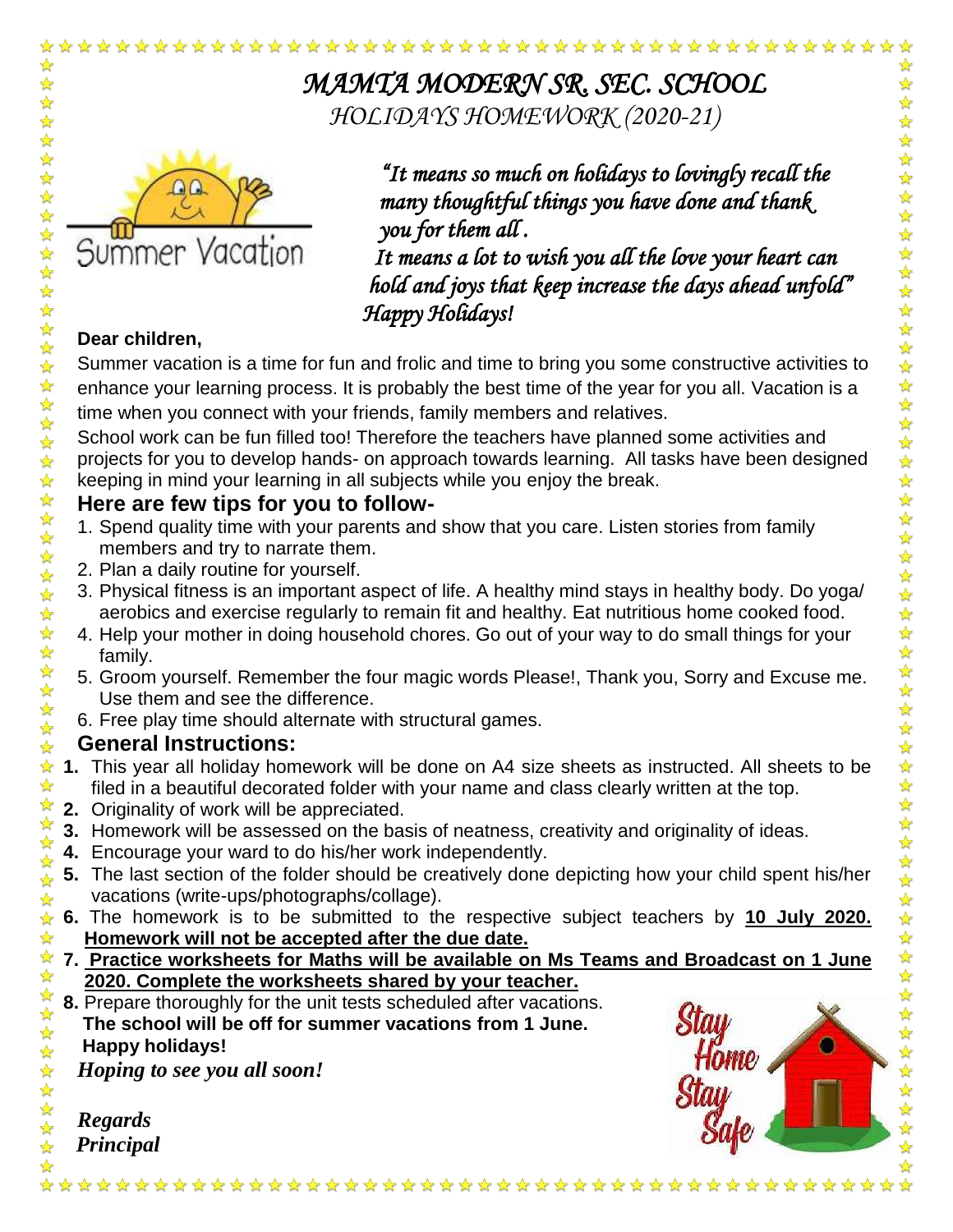

- $\triangleright$  The holiday home work must be done on A4 size sheet in a very neat and presentable manner.
- $\triangleright$  Do the work as specified.

 $\frac{1}{2}$ 冷冷  $\blacktriangle$ ☆

- $\triangleright$  You can take the help of your parents for the guidance.
- $\triangleright$  Use your imagination and creativity to make it attractive.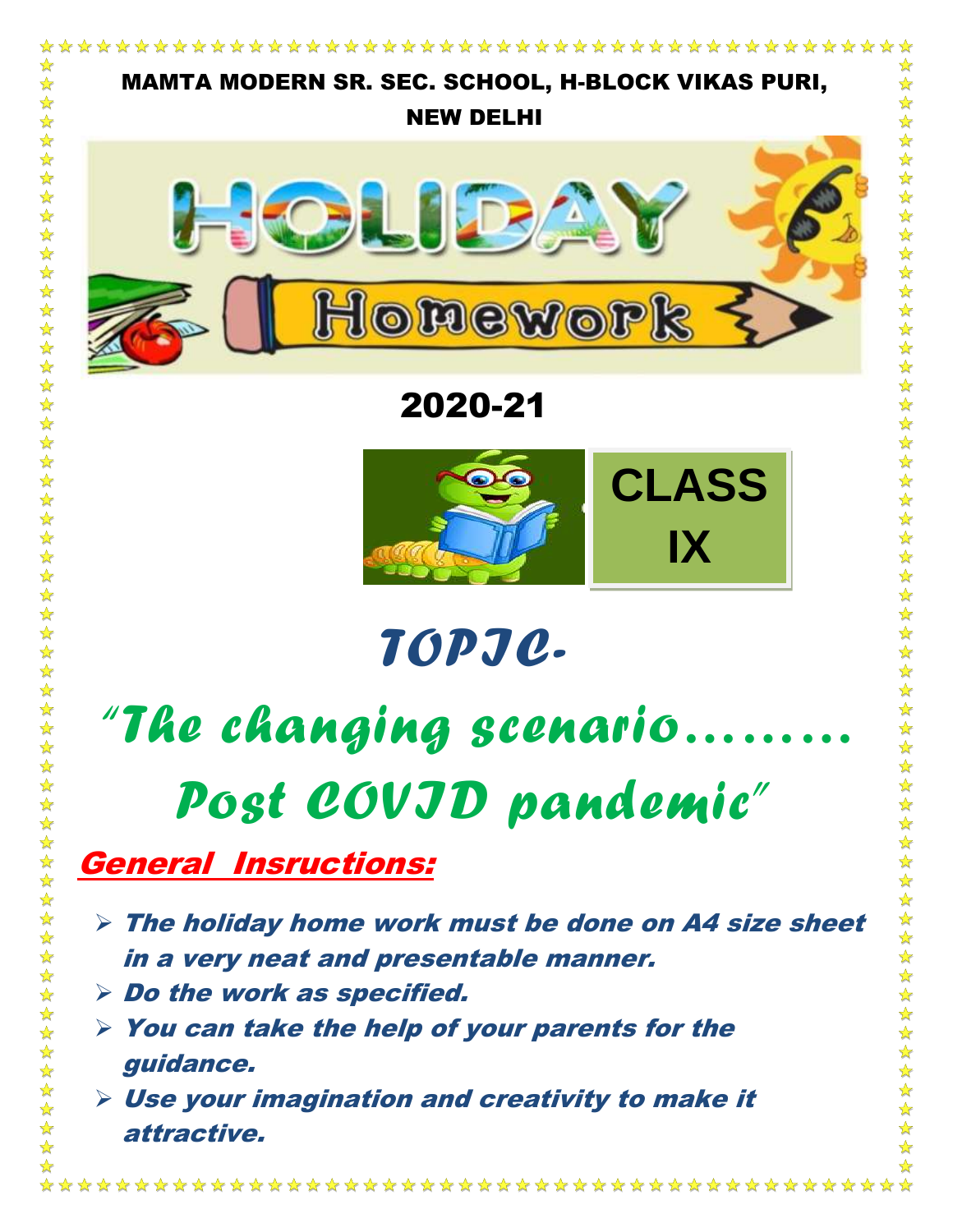### $\triangleright$  The holiday homework will be considered as a Portfolio Activity for the subjects included in this sheet.

 $\triangleright$  Revise the syllabus done in online classes of all the subjects.

### **ENGLISH**

☆  $\frac{1}{\sqrt{2}}$ 

女女女女女女女女女女女女女女女女女女

琴琴琴

外外外外外

外外外外外

 $\frac{1}{2}$ 

☆☆☆☆☆☆☆☆☆☆☆☆☆☆☆☆☆☆

琴琴  $\frac{1}{\sqrt{2}}$ 

琴琴琴

 $\frac{1}{\sqrt{2}}$ 

- $\triangleright$  You are Amit/Amrita of class-9. Share your experience about the quality time you spent with your family during lockdown and virtual classes conducted by your school in 150-200 words.
- $\triangleright$  Write a story within 150-200 words "I was not in self-quarantine for a few hours on the day I returned from my overseas trip. The result was that more than 20 people and their families
- …………………… Create a newspaper of 4 pages, paste information related to COVID-19 and give a suitable name to it.

## **HINDI**

- ≻ मीडिया लोकतंत्र का चौथा स्तंभ कोविड 19 महामारी के समय ,मीडिया की भूमिका से संबंधित जानकारी एकत्रित कीजिए। (यथा संभव चित्र , तथा लेख एकत्रित कीजिए)
- ≻ आप एक भारतीय नागरिक है। आज के कठिन समय में आप समाज तथा देश हित के लिए किन बातों का ध्यान रखेंगे।( अनुच्छेद के रूप में लिखें)
- ≽ समाज में जागरूकता लाने के लिए सामाजिक समस्याओं से संबंधित पांच स्लोगन बनाइए।

## **MATHEMATICS**

- $\triangleright$  To make a square root spiral using threads make a flow chart on number system.
- Make a PIECHART on 7 most affected countries by "COVID-19".
- $\triangleright$  Do the Maths worksheets in Revision Register.

# **SCIENCE**

 $\triangleright$  "Hand hygiene is one of the most important hygiene practices and hand sanitizer plays an important role in hand hygiene". So let's fabricate our own hand sanitizer using things around your surroundings".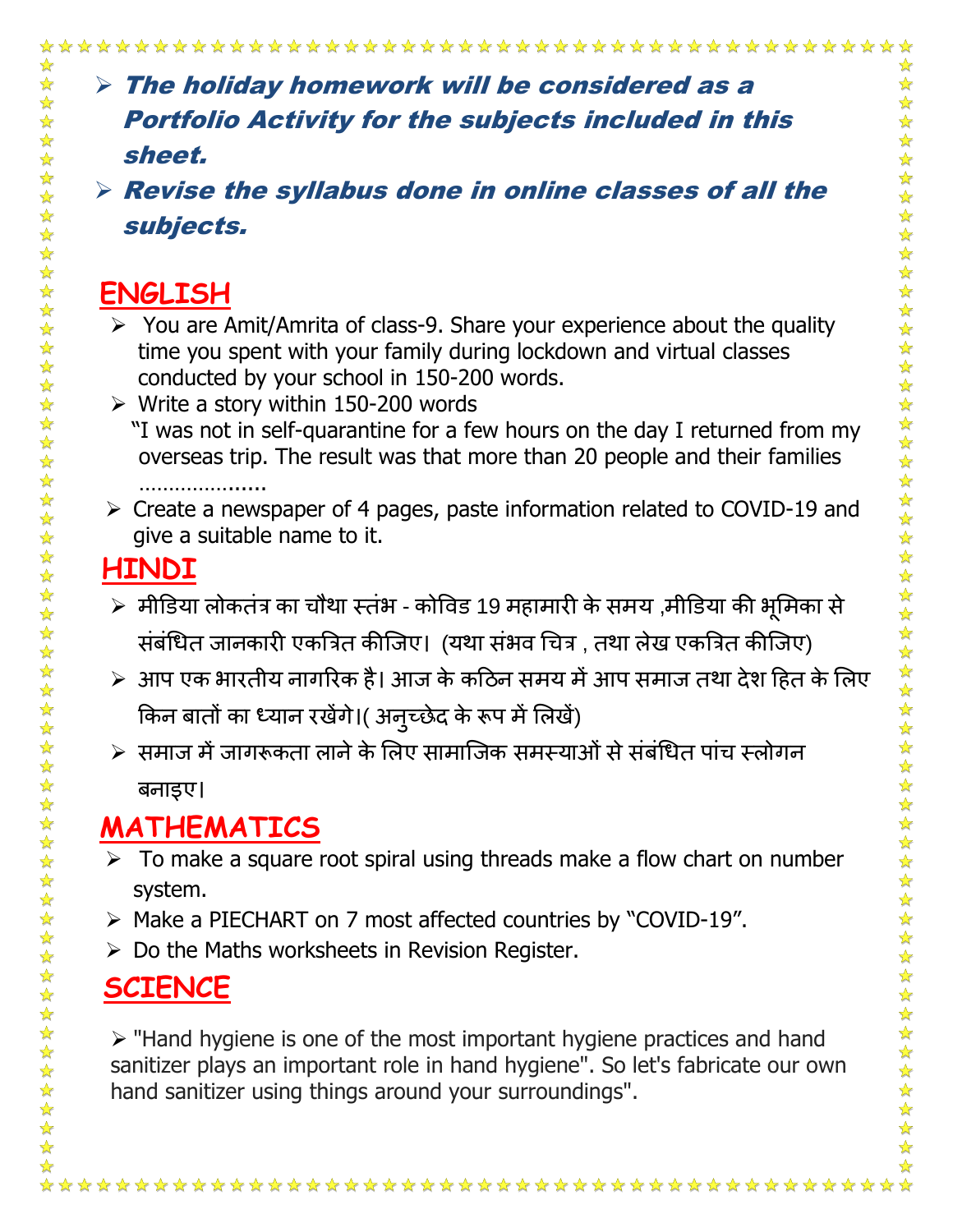| 计算<br><b>Write-</b><br>$\blacktriangleright$<br>$\frac{1}{2}$                                                                  |
|--------------------------------------------------------------------------------------------------------------------------------|
| 22 22 22<br>a) Material required (quantity used)<br>b) Procedure                                                               |
| 琴琴琴<br>c) Result (quantity obtained)                                                                                           |
| 外外外外<br>$\frac{1}{2}$<br>d) Click pictures and paste. Try to bring product obtained in school after                            |
| vacations.                                                                                                                     |
| $\triangleright$ Write on A3 sheet                                                                                             |
| "Measures that are to be taken during this pandemic to boost your immune                                                       |
| system".                                                                                                                       |
| *********<br>With concern to-                                                                                                  |
| a) Diet to be taken<br>$\frac{1}{\sqrt{2}}$                                                                                    |
| 冷冷<br>b) Yoga for healthy body and mind                                                                                        |
| c) Other factors<br>$\frac{1}{2}$                                                                                              |
| d) Personal hygiene                                                                                                            |
| 女女女女女女女女女女女女女女女<br>e) Extra care                                                                                               |
|                                                                                                                                |
| 女女女女女女女女女女<br>毕毕<br>SOCIAL SCIENCE                                                                                             |
| $\frac{1}{2}$<br>$\triangleright$ Be a meteorologist: Study the changes in the weather condition all over the<br>$\frac{1}{2}$ |
| world before and after Covid-19 lockdown. Support your studies with your<br>$\frac{1}{2}$                                      |
| drawings, pictures and photographs. [Maximum pages 2-8]<br>$\frac{1}{\sqrt{2}}$<br>☆<br>$\frac{1}{2}$                          |
| > Prepare Project on "DISASTER MANAGEMENT" or "CASE STUDY- COVID-<br>$\frac{1}{2}$<br>$\frac{1}{2}$<br>$19'' -$                |
| $\frac{1}{\sqrt{2}}$<br>$\frac{1}{2}$<br>$\frac{1}{2}$<br>$\frac{1}{2}$<br>(Roll No. 1-15)                                     |
| $\rightarrow$<br>$\frac{1}{2}$<br>"RUSSIAN REVOLUTION"- (Roll No. 16-30)                                                       |
| "CITIZENS' RIGHTS IN DEMOCRACY"- (Roll No. 31 onwards)<br>☆                                                                    |
| $\frac{1}{\sqrt{2}}$<br>$\triangleright$ Prepare Atlas for the following chapters:                                             |
| $\frac{1}{\sqrt{2}}$<br>Geography- Ch 1 & 2 and History- Ch-1<br>$\frac{1}{\sqrt{2}}$                                          |
| > Prepare the Mind Map of French Revolution.                                                                                   |
|                                                                                                                                |
| INFORMATION TECHNOLOGY                                                                                                         |
|                                                                                                                                |
| *********<br>> Make a PPT on "The changing scenario Post COVID Pandemic".                                                      |
| Note:                                                                                                                          |
| 毕毕<br>Add videos and pictures to make your presentation more knowledgeable.                                                    |
| ☆<br>☆                                                                                                                         |
| 女女女女女女女女女<br>Also insert a table related to number of COVID-19 cases and deaths all over<br>$\frac{1}{2}$                      |
| the world.<br>☆                                                                                                                |
| 计计<br>Compare before and after scenario.                                                                                       |
| $\frac{1}{2}$<br>ART AND CRAFT                                                                                                 |
| 计算                                                                                                                             |
| ☆                                                                                                                              |

# **ART AND CRAFT**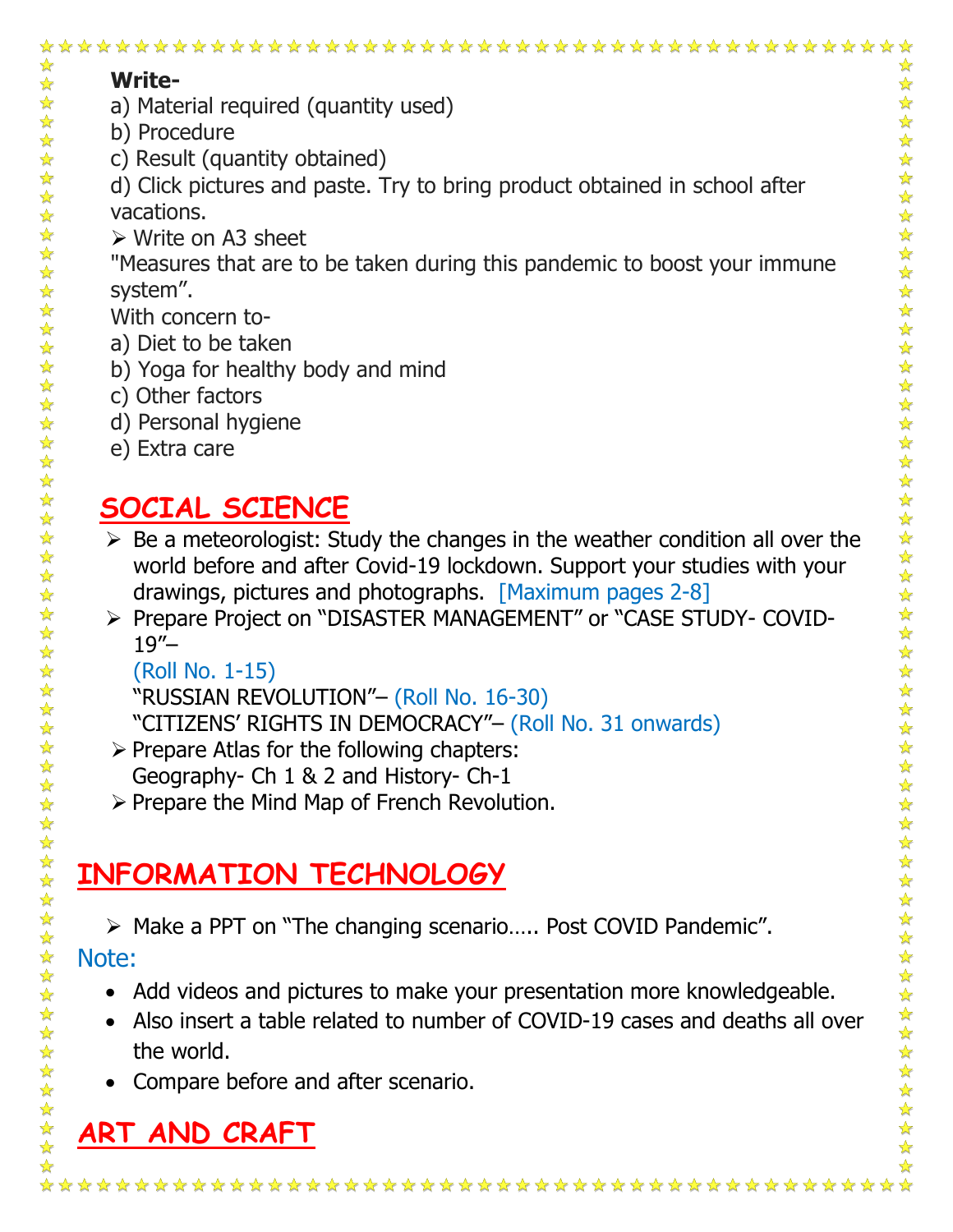| 20) | (ROLL NO. 1 TO<br>Make a 3-D Mask of any animals/humans beings                             |
|-----|--------------------------------------------------------------------------------------------|
|     | <b>Materials:</b>                                                                          |
|     | ♦ Model of face (animals/humans)[it could be terra cotta ,POP, cement or fibre ]           |
|     | ❖ Paper mache clay                                                                         |
|     | ❖ Waxpol/Vaseline/foil paper                                                               |
|     | ❖ Colour and brushes (For colouring)                                                       |
|     | <b>Procedure:</b>                                                                          |
|     | ❖ Take a Model of mask (animals/ human)                                                    |
|     | ❖ Put one of waxpole/Vaseline/foil paper on all over the mask.                             |
|     | * Take Paper Mache Clay and make a flat roll like Chappati with the help of hard roller or |
|     | Belan.                                                                                     |
|     | ❖ Put it (rolled Clay) on all over the model and press it with fingers gently.             |
|     | * You can make some details of the subject.                                                |
|     | ❖ Leave it for 5-6 hours.                                                                  |
|     | ❖ After that, take it out from the model.                                                  |
|     | ❖ Your will be ready then colour and decorate it.                                          |
|     | Make a 3-D Sculpture of any animals/humans beings with Paper Mache                         |
|     | (ROLL NO. 20 Onwards)                                                                      |
|     | <b>Materials:</b>                                                                          |
|     | * Model of Sculpture (animals/humans)[it could be terra cotta, POP, cement or fibre]       |
| 豪   | Paper mache clay                                                                           |
|     | ❖ Waxpol/Vaseline/foil paper                                                               |
|     | ❖ Colour and brushes (For colouring)<br><b>Procedure:</b>                                  |
|     | * Take a Model of Sculpture (animals/ human)/ you can make the model yourself.             |
|     | * Put one of wax pole/Vaseline/foil paper on all over the mask.                            |
|     | Take Paper Mache Clay and make a flat roll like Chapatti with the help of hard roller or   |
|     | belan.                                                                                     |
|     | Put it (rolled Clay) on all over the model and press it with fingers gently.               |
|     | You can make some details of the subject.<br>參                                             |
|     | Leave it for 5-6 hours.<br>參                                                               |
|     | ❖ After that take it out from the model.                                                   |
|     | Your sculpture will be ready then colour and decorate it.<br>察                             |
|     |                                                                                            |
|     | <b>NOTE: Links for Paper Mache clay recipe</b>                                             |
|     |                                                                                            |
|     | https://youtu.be/JYN2QPR6gu0<br>1.<br>https://youtu.be/1YQ6eUqcEh8<br>2.                   |

ふなな INKER

**Concerted ave** 

9 \*\*\*\*\* \*\*\* ☆ Ñ

W.

W

X p